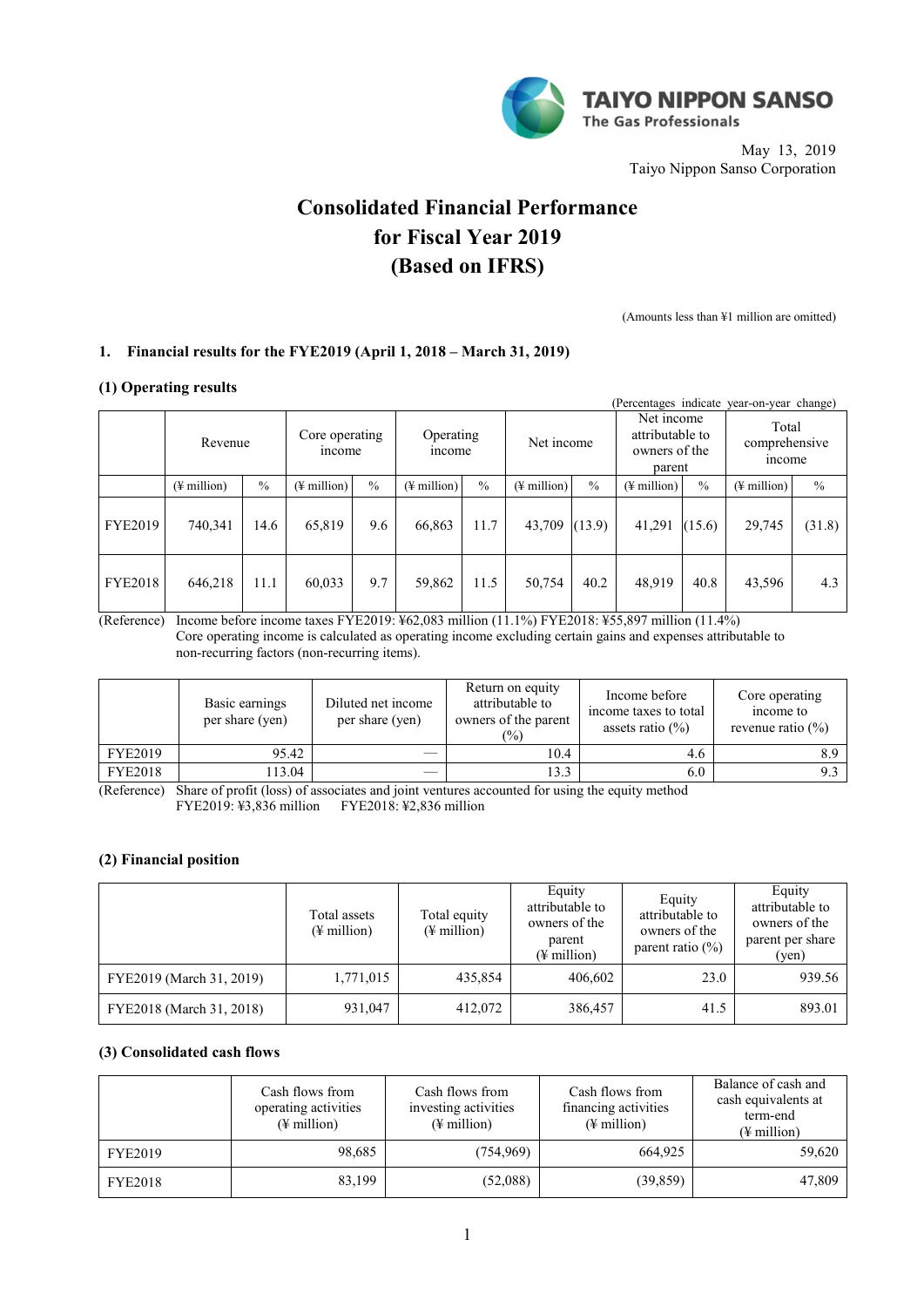# **2. Dividends**

|                |                         |                         | Annual Dividend         |          |       |                              |                                | Ratio of                                                                               |
|----------------|-------------------------|-------------------------|-------------------------|----------|-------|------------------------------|--------------------------------|----------------------------------------------------------------------------------------|
|                | End of<br>$1st$ quarter | End of<br>$2nd$ quarter | End of<br>$3rd$ quarter | Term end | Total | Total amount<br>of dividends | Payout ratio<br>(consolidated) | dividends to<br>equity<br>attributable to<br>owners of the<br>parent<br>(consolidated) |
|                | Yen                     | Yen                     | Yen                     | Yen      | Yen   | $\frac{1}{2}$ million        | $\frac{0}{0}$                  | $\frac{0}{0}$                                                                          |
| <b>FYE2018</b> |                         | 11.00                   |                         | 12.00    | 23.00 | 9,957                        | 20.3                           | 2.7                                                                                    |
| <b>FYE2019</b> |                         | 12.00                   |                         | 13.00    | 25.00 | 10,822                       | 26.2                           | 2.7                                                                                    |
| FYE2020 (est.) |                         | 13.00                   |                         | 13.00    | 26.00 |                              | 19.7                           |                                                                                        |

### **3. Forecasts for business operations for FYE2020 full term (April 1, 2019 – March 31, 2020)**

|                                 |                         |               |                          |      |                         |               |                         |               |                                                          |      | (Percentages indicate year-on-year change) |
|---------------------------------|-------------------------|---------------|--------------------------|------|-------------------------|---------------|-------------------------|---------------|----------------------------------------------------------|------|--------------------------------------------|
|                                 | Revenue                 |               | Core operating<br>income |      | Operating<br>mcome      |               | Net income              |               | Net income<br>attributable to<br>owners of the<br>parent |      | Basic earnings<br>per share<br>(yen)       |
|                                 | $(\frac{1}{2}$ million) | $\frac{0}{0}$ | $(\frac{1}{2})$ million  | $\%$ | $(\frac{1}{2})$ million | $\frac{0}{0}$ | $(\frac{1}{2})$ million | $\frac{0}{0}$ | $(\frac{1}{2})$ million                                  | $\%$ | (Yen)                                      |
| First half of<br><b>FYE2020</b> | 435,000                 | 32.0          | 46.000                   | 63.4 | 46,000                  | 58.8          | 26,700                  | 42.6          | 25,500                                                   | 44.2 | 58.92                                      |
| Full term                       | 890,000                 | 20.2          | 95,000                   | 44.3 | 102,000                 | 52.6          | 59,500                  | 36.1          | 57,000                                                   | 38.0 | 131.71                                     |

(Reference) Income before income taxes First half of FYE2019: ¥39,000 million (44.1%) FYE2019 full term: ¥86,500 million (39.3%)

\* Explanation concerning the appropriate use of forecasts for business operations and other notable matters

- This report contains business forecasts and other forward-looking statements that are based on information currently available to the Company and certain assumptions judged to be reasonable by management. The Company gives no assurances that business forecasts will be attained. Moreover, actual results may differ materially from business forecasts due to various factors. For details on the assumptions of the forecasts and related matters, please see page 4, "(3) Future Outlook," in "1. Overview of the Business Results."

### **4. Overview of Business Results for the Fiscal Year Under Review**

#### **(1) Overview**

The business environment surrounding **the Taiyo Nippon Sanso Group (TNSC Group)** in the fiscal year under review (from April 1, 2018 to March 31, 2019) saw strong production activities in both domestic and overseas manufacturing industries, and shipments of air separation gases (oxygen, nitrogen, and argon) were steady. In the electronics-related field, deliveries in some product fields declined in Japan.

Against this backdrop, the TNSC Group achieved the following results for the fiscal year under review. Revenue on a consolidated basis increased 14.6% year on year to ¥740,341 million, core operating income rose 9.6% to ¥65,819 million, operating income increased 11.7% to ¥66,863 million, and net income attributable to owners of the parent decreased by 15.6% to ¥41,291 million.

The Company completed the acquisition of the European business of Praxair, Inc. of the United States on December 3, 2018. The adjustments for segment income for the fiscal year under review include ¥2,695 million in acquisition-related expenses for the European business (advisory costs, etc.).

Core operating income is calculated as operating income excluding certain gains and expenses attributable to non-recurring factors (non-recurring items).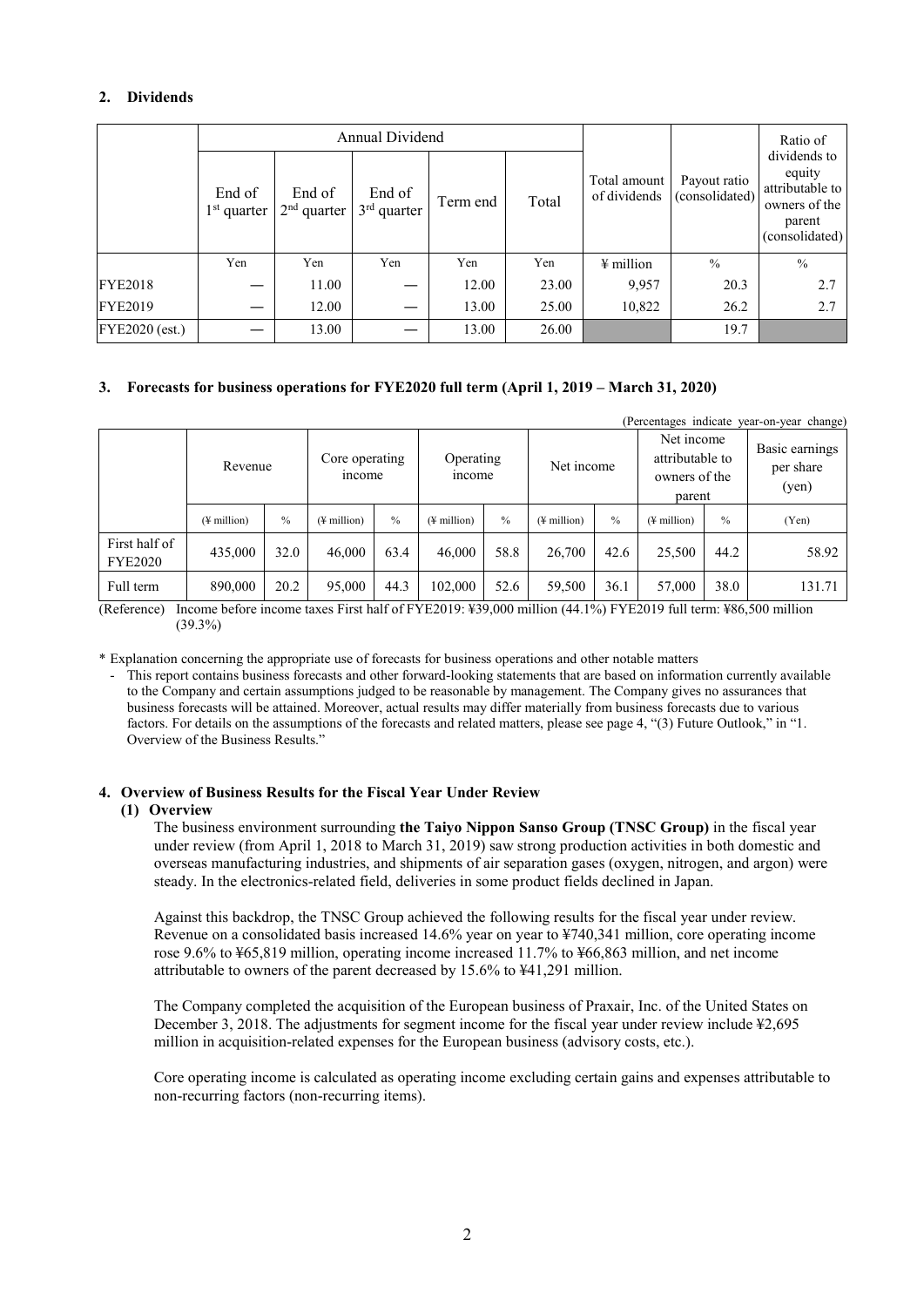### **(2) Overview of Business Performance by Reportable Segment**

A breakdown of business performance by reportable segment is as follows. Segment income represents core operating income.

From the fiscal year under review, the TNSC Group changed its reportable segments. Therefore, to facilitate the year-on-year comparisons shown below, the figures for the previous fiscal year have been reclassified based on the changes to the reportable segments. Moreover, the Gas Business in Europe has been added as a reportable segment, and the results of the European business acquired from Praxair, Inc. of the United States have been presented in this segment.

### **Gas Business in Japan**

In the industrial gas-related business, revenue from air separation gases, a core product, performed steadily for use primarily in the key industries of steel and chemicals. In addition, revenue from on-site business increased since a new on-site plant started operations in October 2017. Hard goods significantly expanded revenue, mainly due to metal processing. In the medical business, there was a contribution to earnings from the medical equipment sales company, IMI Co., Ltd., acquired in October 2018. In the electronics-related field, revenue from electronic materials gases declined.

As a result, in the Gas Business in Japan, revenue increased 5.5% year on year to ¥363,951 million, while segment income decreased 5.0% to ¥29,808 million.

#### **Gas Business in the United States**

In the industrial-gas related business, revenue from bulk gas and hard goods increased significantly following a steady performance in the manufacturing sector. In the on-site business, the start of operation at a new project for a chemicals manufacturer contributed to revenue. In addition, revenue rose partly due to a contribution from the HyCO business\*, which was acquired from Linde Gas North America LLC ("Linde America"), a subsidiary of German company LindeAktiengesellschaft ("Linde AG") in February 2019. In the electronics-related field, revenue from equipment and installation rose substantially.

As a result, in the Gas Business in the United States, revenue increased 8.5% year on year to ¥187,323 million, and segment income rose 15.3% to ¥15,634 million.

 $*$  HyCO stands for hydrogen  $(H<sub>2</sub>)$  and carbon monoxide (CO), which are separated from natural and other gases through a technology called Steam Methane Reforming (SMR). The HyCO business provides large-scale supply of H<sub>2</sub> and CO to oil refining and petrochemical industries through a pipeline.

### **Gas Business in Europe**

The European business acquired from Praxair, Inc. of the United States comprises the industrial gas business in Germany, Spain, Portugal, Italy, Norway, Denmark, Sweden, the Netherlands and Belgium, the carbon dioxide gas business in the United Kingdom, Ireland, the Netherlands and France, and the helium-related businesses.

In the Gas Business in Europe, revenue was ¥55,101 million and segment income was ¥6,567 million.

### **Gas Business in Asia & Oceania**

In the industrial gas-related business, revenue increased due to steady sales centered on bulk gas in China and Southeast Asia. In Australia, sales of LPG and related equipment were brisk. In the electronics-related business, revenue declined due to the impact of a change in accounting treatment in Taiwan, however, shipments of electronic materials gases were strong.

As a result of the above, in the Gas Business in Asia & Oceania, revenue increased 2.9% year on year to ¥106,164 million, while segment income decreased 0.9% to ¥9,149 million.

# **Thermos Businesses**

In the Thermos Business, revenue increased year on year mainly due to solid sales centered on sports-use vacuum bottles in Japan, as well as the positive impact of sales promotions for frying pans with detachable handles, a new product launched in February 2019. Overseas, sales were favorable in South Korea.

As a result, in the Thermos Business, revenue increased 9.6% year on year to ¥27,800 million, and segment income rose 18.6% to ¥9,189 million.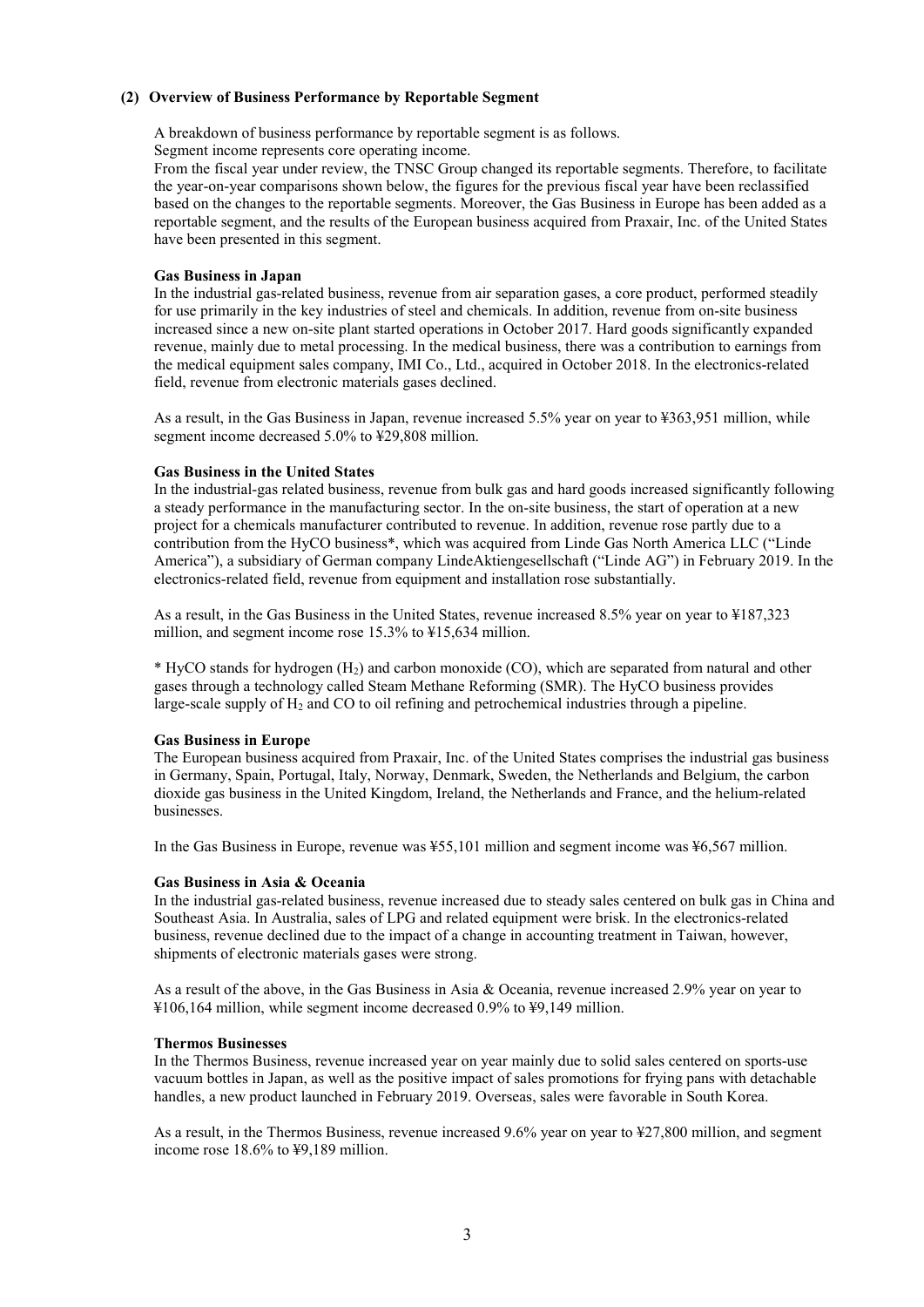### **(3) Future Outlook**

In the Gas Business in Japan, sales of air separation gas are expected to increase, albeit moderately, based on firm demand from the key industries of steel, chemicals and transportation equipment. Additionally, in the electronics-related field, the Company aims to increase sales of electronic materials gases to internationally competitive semiconductor manufacturers. In the Gas Business in the United States, we expect to increase sales of bulk gas and hard goods on the back of steady production activities in the manufacturing sector. The HyCO business, which was acquired from Linde America of the United States in February 2019, is also expected to contribute to earnings growth. In the Gas Business in Europe, which was acquired from Praxair, Inc. of the United States in December 2018, the Company expects to maintain high profitability and steady growth. In the Gas Business in Asia & Oceania, earnings growth is expected mainly owing to the launch of new projects in the Philippines and Vietnam. In the Thermos Business, the Company will generate earnings by launching new products that capture customer needs, such as frying pans with detachable handles, which were rolled out in February 2019.

The Company's full-year forecasts for the fiscal year ending March 31, 2020 are outlined below. The assumed exchange rates for the primary foreign currencies of the U.S. dollar and euro are US\$1 = ¥110 and  $\epsilon$ 1 = ¥125, respectively.

|                                           | Revenue | Core operating<br>income | Operating income | Net income | Net income<br>attributable to<br>owners of the<br>parent |
|-------------------------------------------|---------|--------------------------|------------------|------------|----------------------------------------------------------|
| <b>FYE2020</b><br>$(\frac{1}{2}$ billion) | 890.0   | 95.0                     | 102.0            | 59.5       | 57.0                                                     |
| <b>FYE2019</b><br>$(\frac{1}{2}$ billion) | 740.3   | 65.8                     | 66.8             | 43.7       | 41.2                                                     |
| Change $(\% )$                            | 20.2    | 44.3                     | 52.6             | 36.1       | 38.0                                                     |

### **(4) Basic Policy on Profit Distribution and Dividends for FYE2019 and FYE2020**

The Company's basic policy is to continuously maintain a stable dividend, while remaining mindful of the need to retain internal reserve to enhance and strengthen the business structure. The Company will strive to return profits to shareholders through a dividend policy linked to consolidated business performance.

In accordance with this policy, the Company plans to set the year-end dividend for the fiscal year under review at ¥13 per share. Therefore, the Company plans to pay an annual dividend of ¥25 per share, including an interim dividend of ¥12 per share. For the fiscal year ending March 31, 2020, the Company plans to pay an annual dividend of ¥26 per share, including an interim dividend of ¥13 per share.

### **5. Management Policies, Business Environment and Key Priorities**

### **(1) Management Policies of the Company**

The TNSC Group has embraced the corporate philosophy of "Market-driven collaborative innovation: Improving the future through gases." The TNSC Group has also adopted the following aspirations as the basic policy guiding its corporate activities: We pride ourselves on our ability to act on customer feedback and to partner with a wide range of industries to help improve the quality of life. And we shape the future through gas technologies, crafting a harmonious relationship between people, society and the planet. " Under this policy, the TNSC Group aims to achieve sustained growth and increase corporate value.

# **(2) Medium- and Long-Term Management Strategies**

The TNSC Group's long-term vision, formulated in May 2014, calls for the prompt achievement of consolidated revenue of ¥1 trillion. Guided by this vision, the TNSC Group achieved its numerical targets for Ortus Stage 1, a three-year medium-term management plan that commenced in the fiscal year ended March 31, 2015. The TNSC Group is now implementing Ortus Stage 2, a four-year medium-term management plan that began in the fiscal year ended March 31, 2018.

Furthermore, the TNSC Group's business scale has expanded significantly following the acquisition of the European business of Praxair, Inc. of the United States in December 2018, and the acquisition of a portion of the HyCO business and related assets from Linde America, a subsidiary of German company Linde AG, in February 2019. The TNSC Group has therefore revised the numerical targets for the fiscal year ending March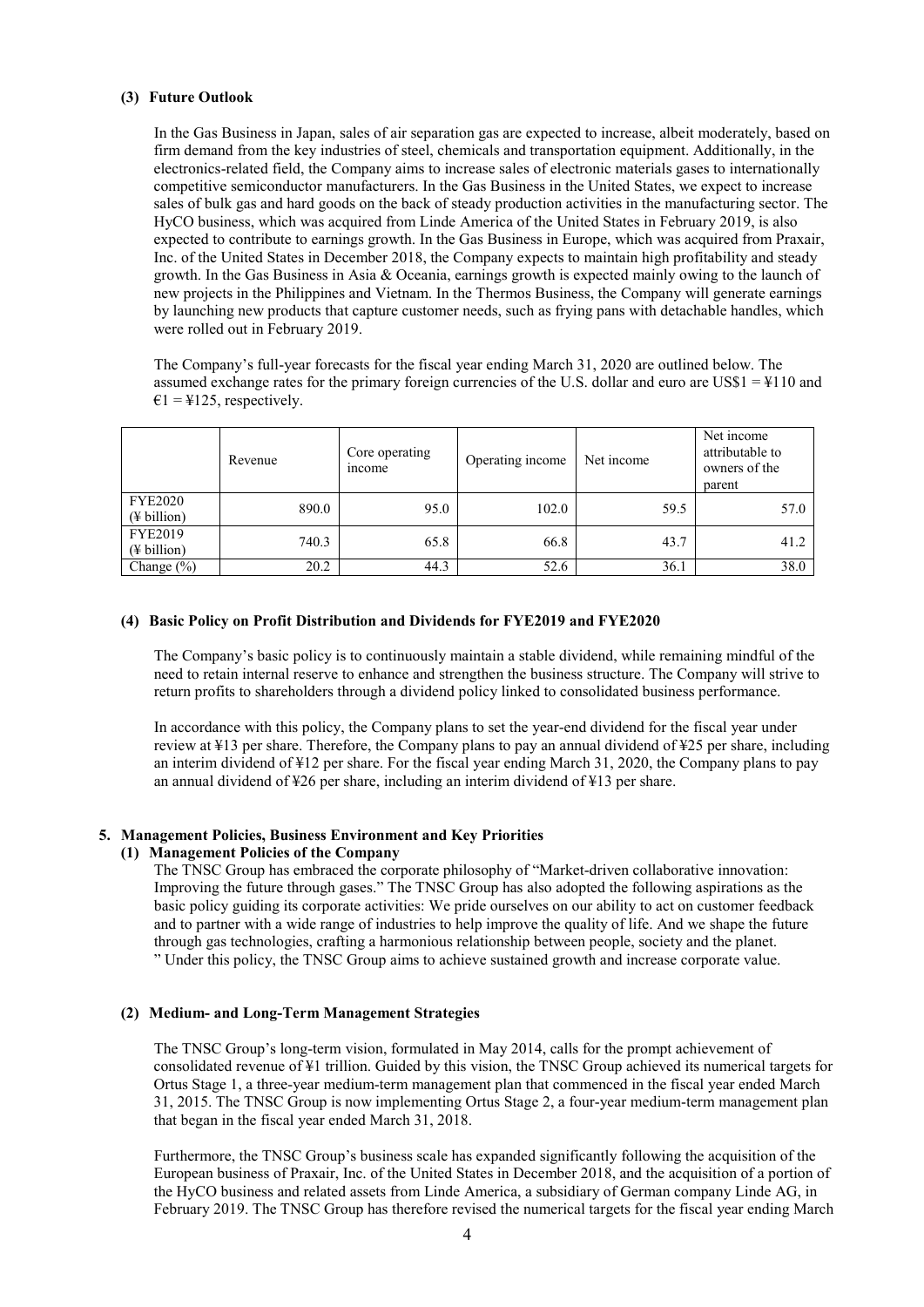31, 2021, the final year of Ortus Stage 2.

The basic policies and key strategies laid out when the medium-term management plan was formulated will be maintained until the plan's final fiscal year. The key strategies are structural reform, innovation, globalization and M&A.

|                                 | FYE2019 Results<br>(Ortus Stage $2 - 2nd$ Year) | FYE2021 Plan<br>(Ortus Stage $2$ – Final Year) |  |  |
|---------------------------------|-------------------------------------------------|------------------------------------------------|--|--|
| Revenue                         | ¥740.3 billion                                  | ¥910.0 billion                                 |  |  |
| Core operating income           | $\frac{1}{2}65.8 \text{ billion}$               | $\text{\#}100.0$ billion                       |  |  |
| Core operating income ratio     | 8.9%                                            | 11.0%                                          |  |  |
| Overseas revenue ratio          | 47.9%                                           | 55.0%                                          |  |  |
| ROCE (Note 1)                   | $6.2\%$                                         | $7.1\%$                                        |  |  |
| Adjusted net D/E ratio (Note 2) | 1.54                                            | 1.27                                           |  |  |

Notes:

- 1. The Company closely monitors the balance between core operating income, capital and interest-bearing debt. Accordingly, the Company measures capital efficiency using return on capital employed (ROCE), which is calculated as core operating income divided by invested capital (outstanding interest-bearing debt + equity attributable to owners of parent).
- 2. This indicator was added as a numerical benchmark when the Company revised its numerical targets in February 2019. The adjusted net D/E ratio is an indicator of financial soundness calculated as adjusted interest-bearing debt (interest-bearing debt – equity-type debt – cash and cash equivalents) divided by adjusted equity attributable to owners of the parent (equity attributable to owners of the parent + equity-type debt). Equity-type debt refers to the amount of debt procured by hybrid finance that has been recognized as equity credit by rating agencies.

#### **(3) Key Priorities of the Company**

In order to achieve the targets of the medium-term management plan in the fiscal year ending March 31, 2021, its final fiscal year, the TNSC Group will address the following key priorities:

### **Expand the Domestic Gas Business**

Aiming to achieve sustained growth, the TNSC Group will strive to expand the gas and peripheral businesses, including gas-related equipment and services, and to maximize Group-wide synergies. In addition, the TNSC Group will strengthen its earnings capabilities mainly by promoting structural reforms in production and logistics.

#### **Globalization**

The TNSC Group initiated global business expansion in the 1980s. With the acquisition of the European business of Praxair, Inc. of the United States in December 2018, these efforts culminated in the creation of a global network spanning the four hubs of Japan, the United States, Europe, and Asia and Oceania. Looking ahead, the TNSC Group will enhance its collective capabilities by leveraging its networks in each region and bringing together their strengths. By doing so, the TNSC Group will expand its business scale further and improve its earnings capabilities.

#### **Strengthen the Financial Position**

Based on the generation of stable operating cash flow, the TNSC Group will strive to systematically reduce interest-bearing debt and improve the net D/E ratio at an early stage.

#### **Safety, Quality, and Compliance**

The TNSC Group will strengthen measures to ensure safety, quality and compliance around the world, in order to lay a solid business foundation that will enable sustained growth.

### **6. Basic Policy on the Selection of Accounting Standards**

From the fiscal year ended March 31, 2017, the TNSC Group has adopted International Financial Reporting Standards (IFRS) primarily for the purpose of improving the international comparability of financial statements in the capital markets and to unify accounting procedures within the TNSC Group.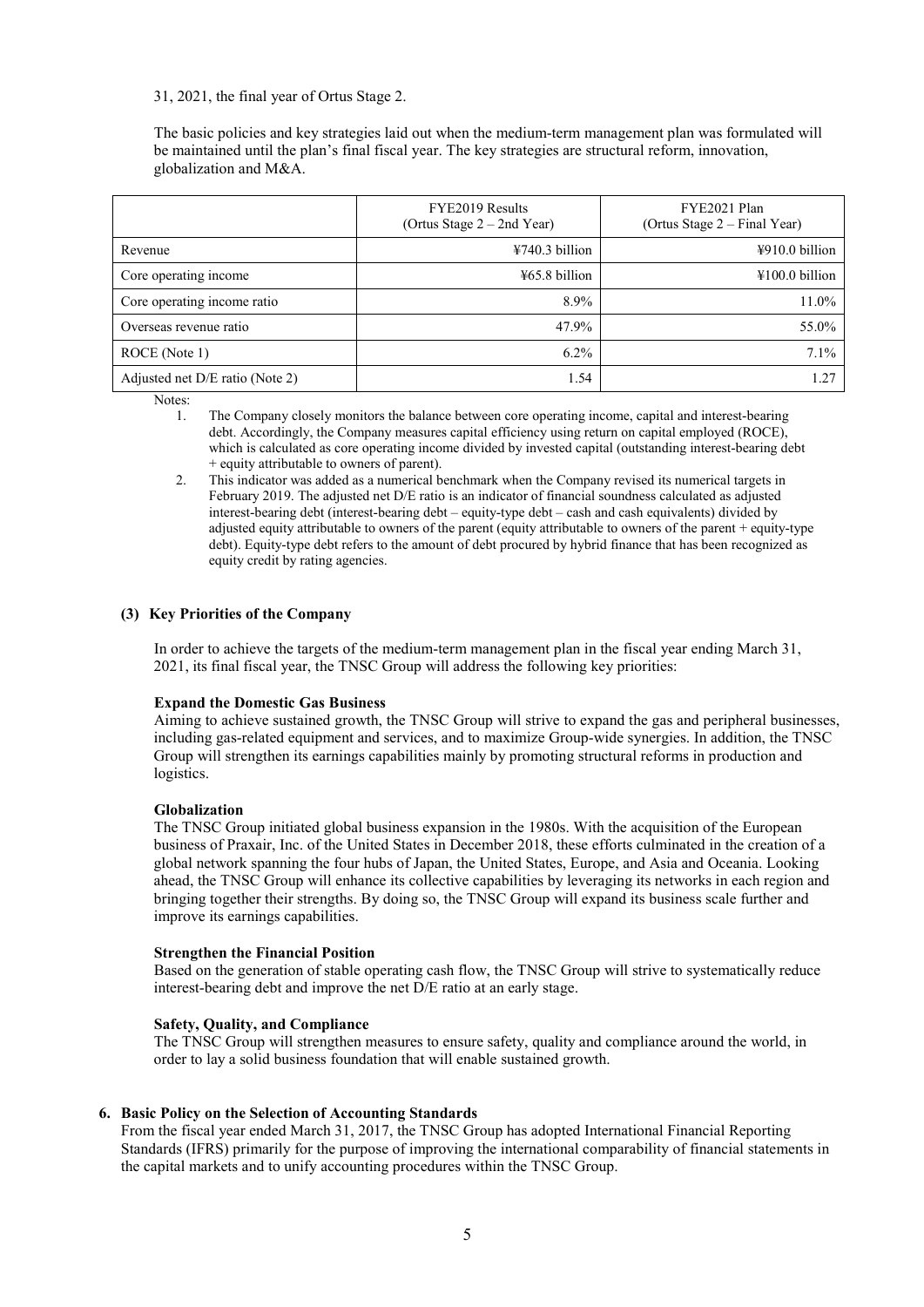**7. Notes to the consolidated financial statements Note regarding going concern assumption** Not applicable.

### **8. Change in accounting policy**

From the fiscal year under review, the TNSC Group has adopted IFRS 15, "Revenue from contracts with customers" (issued in May 2014) and "Clarifications to IFRS 15" (issued in April 2016) (hereinafter collectively referred to as "IFRS 15").

In accordance with the adoption of IFRS 15, the TNSC Group recognizes revenue, based on the following 5-step model, in an amount that reflects the consideration to which the Group expects to be entitled in exchange for goods or services transferred to customers.

- Step 1: Identify the contract with the customer
- Step 2: Identify performance obligations in the contract
- Step 3: Determine the transaction price
- Step 4: Allocate the transaction price to the performance obligations in the contract
- Step 5: Recognize revenue when (or as) the performance obligations are satisfied

The TNSC Group conducts gas businesses in Japan and overseas, mainly for customers in the steel, chemical, and electronics industries, and has built production and sales structures for its main products in Japan, the United States, Europe, and Asia & Oceania. In addition, the TNSC Group conducts the manufacture and sales business of housewares such as stainless steel vacuum bottles.

Regarding product sales in these businesses, because a customer acquires control over a product at the time the product is delivered, TNSC judges that its business obligations have been satisfied and recognizes its revenue, at the time the product is delivered.

Revenue is measured from the price promised in the contract with the customer, after deducting such amounts as discounts, rebates and returns.

The amount of the price in the sales contract of a product is generally collected within one year from the time when control over the product is transferred to a customer, and does not include the important element of the interest.

The impact of the adoption of IFRS 15 on the consolidated financial statements of the TNSC Group was negligible. When IFRS 15 was adopted, a method, which was recognized as a transitional measure, was used to recognize the cumulative effect of adopting this standard on the date of starting the adoption. However, the cumulative financial impact on the date of starting the adoption of this standard was negligible.

### **9. Segment information**

#### **Outline of reportable segments**

The TNSC Group conducts gas businesses in Japan and overseas, mainly for customers in the steel, chemical, and electronics industries, and has built production and sales structures for its main products in Japan, the United States, Europe, and Asia & Oceania.

In addition, the TNSC Group conducts the manufacture and sales business of housewares such as stainless steel vacuum bottles. Therefore, the Company has established the following five reportable segments: Gas Business in Japan, Gas Business in the United States, Gas Business in Europe, Gas Business in Asia & Oceania, and Thermos Business.

#### **Changes to reportable segments**

To display the results of the Thermos Business more clearly, from the fiscal year under review, the TNSC Group has changed the four existing reportable segments of Gas Business in Japan, Gas Business in the United States, Gas Business in Asia & Oceania, and Thermos & Other Businesses, to the four segments of Gas Business in Japan, Gas Business in the United States, Gas Business in Asia & Oceania, and Thermos Business. Furthermore, the Gas Business in Europe has been added as a new reportable segment due to the acquisition of the European business of Praxair, Inc. of the United States.

To facilitate the year-on-year comparisons, the figures for the preceding fiscal year have been reclassified based on the changes to the reportable segments.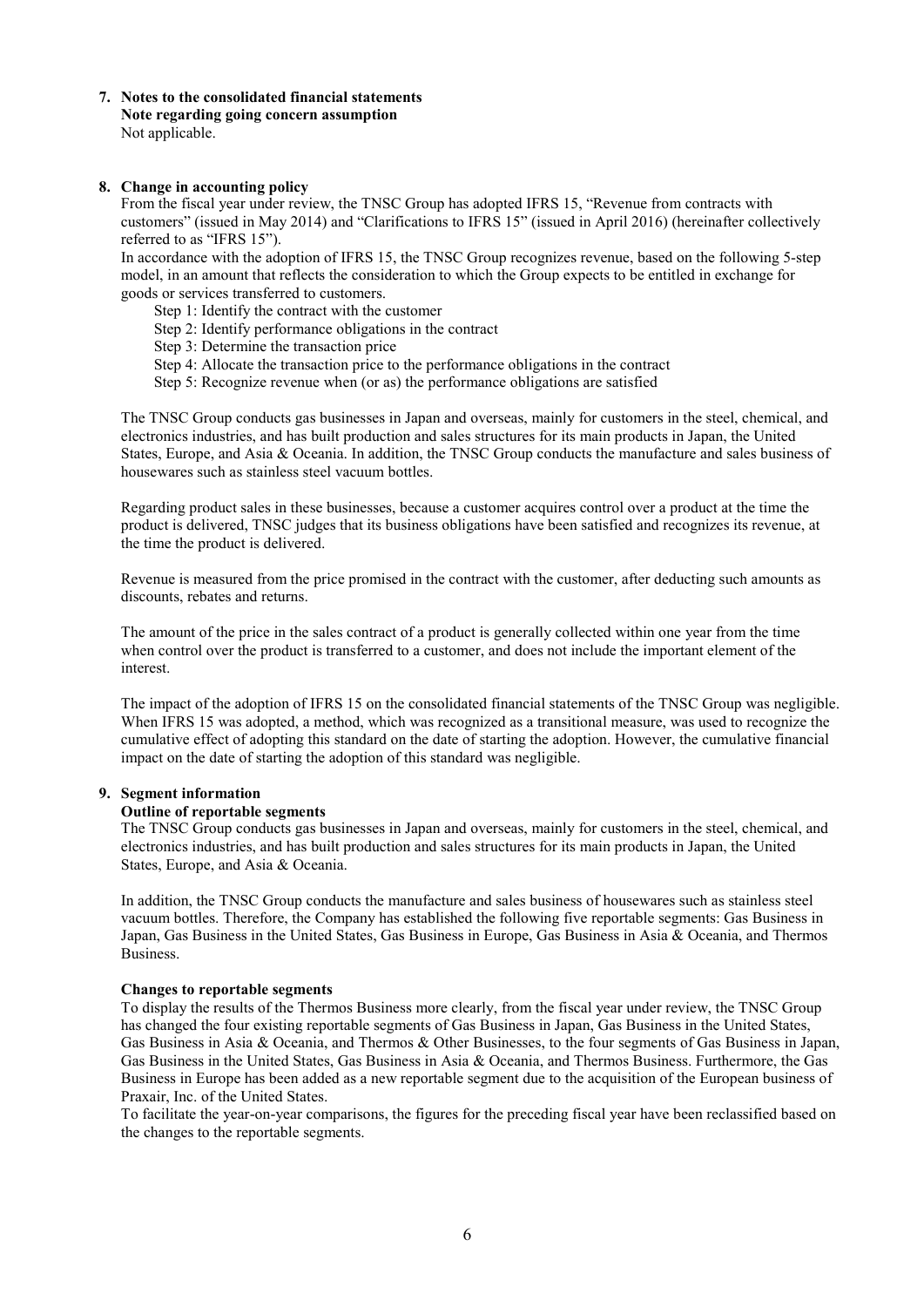The principal products and services included in the four segments are shown in the table below.

| Business segment                            | Main products and services                                                                                                                                        |  |  |  |  |  |
|---------------------------------------------|-------------------------------------------------------------------------------------------------------------------------------------------------------------------|--|--|--|--|--|
| Gas Business in Japan                       | Oxygen, nitrogen, argon, carbon dioxide, helium, hydrogen, acetylene, gas-                                                                                        |  |  |  |  |  |
| Gas Business in the<br><b>United States</b> | related equipment, specialty gases (electronic materials gases, pure gases, etc.),<br>electronics-related equipment and installation, semiconductor manufacturing |  |  |  |  |  |
| Gas Business in Europe                      | equipment, cutting and welding equipment, welding materials, plants and                                                                                           |  |  |  |  |  |
| Gas Business in Asia $\&$<br>Oceania        | machinery, liquid petroleum gas (LPG) and related equipment, medical-use<br>gases (oxygen, nitrous oxide, etc.), medical equipment, stable isotopes               |  |  |  |  |  |
| <b>Thermos Business</b>                     | Housewares                                                                                                                                                        |  |  |  |  |  |

The accounting methods adopted for the reported operating segments are the same as the methods adopted to prepare the consolidated financial statements for the preceding fiscal year. Revenue from inter-segment transactions and transfers is based primarily on prevailing market prices.

# **(1) Figures of revenue and income (loss) by reportable segment**

# **FYE2018 (April 1, 2017 – March 31, 2018)**

|                                                                                                                 |                                    |                                                             |                                     |                                                   |                            |              |                              | $(\frac{1}{2})$ million                        |
|-----------------------------------------------------------------------------------------------------------------|------------------------------------|-------------------------------------------------------------|-------------------------------------|---------------------------------------------------|----------------------------|--------------|------------------------------|------------------------------------------------|
|                                                                                                                 |                                    |                                                             | Business segment                    |                                                   |                            |              |                              | Amounts on                                     |
|                                                                                                                 | Gas<br><b>Business</b><br>in Japan | Gas<br><b>Business</b><br>in the<br>United<br><b>States</b> | Gas<br><b>Business</b><br>in Europe | Gas<br><b>Business</b><br>in Asia $\&$<br>Oceania | Thermos<br><b>Business</b> | Total        | Adjust-<br>ments<br>(Note 1) | the<br>Consolidated<br>Statements of<br>Income |
| Revenue                                                                                                         |                                    |                                                             |                                     |                                                   |                            |              |                              |                                                |
| Revenue to<br>external customers                                                                                | 345,048                            | 172,646                                                     |                                     | 103,166                                           | 25,356                     | 646,218      |                              | 646,218                                        |
| Revenue from<br>inter-segment<br>transactions and<br>transfers                                                  | 10,837                             | 11,430                                                      |                                     | 2,132                                             | 30                         | 24,431       | (24, 431)                    |                                                |
| Total                                                                                                           | 355,886                            | 184,076                                                     |                                     | 105,299                                           | 25,386                     | 670,649      | (24, 431)                    | 646,218                                        |
| Segment income<br>(Note 2)                                                                                      | 31,380                             | 13,559                                                      |                                     | 9,236                                             | 7,749                      | 61,925       | (1,891)                      | 60,033                                         |
| Other items                                                                                                     |                                    |                                                             |                                     |                                                   |                            |              |                              |                                                |
| Depreciation and<br>amortization                                                                                | 16,283                             | 19,319                                                      |                                     | 6,603                                             | 1,050                      | 43,256       | 10                           | 43,266                                         |
| Impairment loss                                                                                                 | $\mathbf{0}$                       |                                                             |                                     |                                                   |                            | $\mathbf{0}$ |                              | $\mathbf{0}$                                   |
| Share of profit<br>(loss) of<br>associates and<br>joint ventures<br>accounted for<br>using the equity<br>method | 279                                | (121)                                                       |                                     | (28)                                              | 3,357                      | 3,487        | $\mathbf{0}$                 | 3,488                                          |

Notes:

1. The ¥1,891 million negative adjustment for segment income is comprised of ¥312 million of intersegment eliminations and companywide expenses of ¥1,578 million that were not allocated to any particular reportable segment. These companywide expenses related principally to basic research expenses that were not allocated to a particular reportable segment.

2. Segment income represents core operating income, which is calculated as operating income excluding certain gains or losses attributable to non-recurring factors (non-recurring items).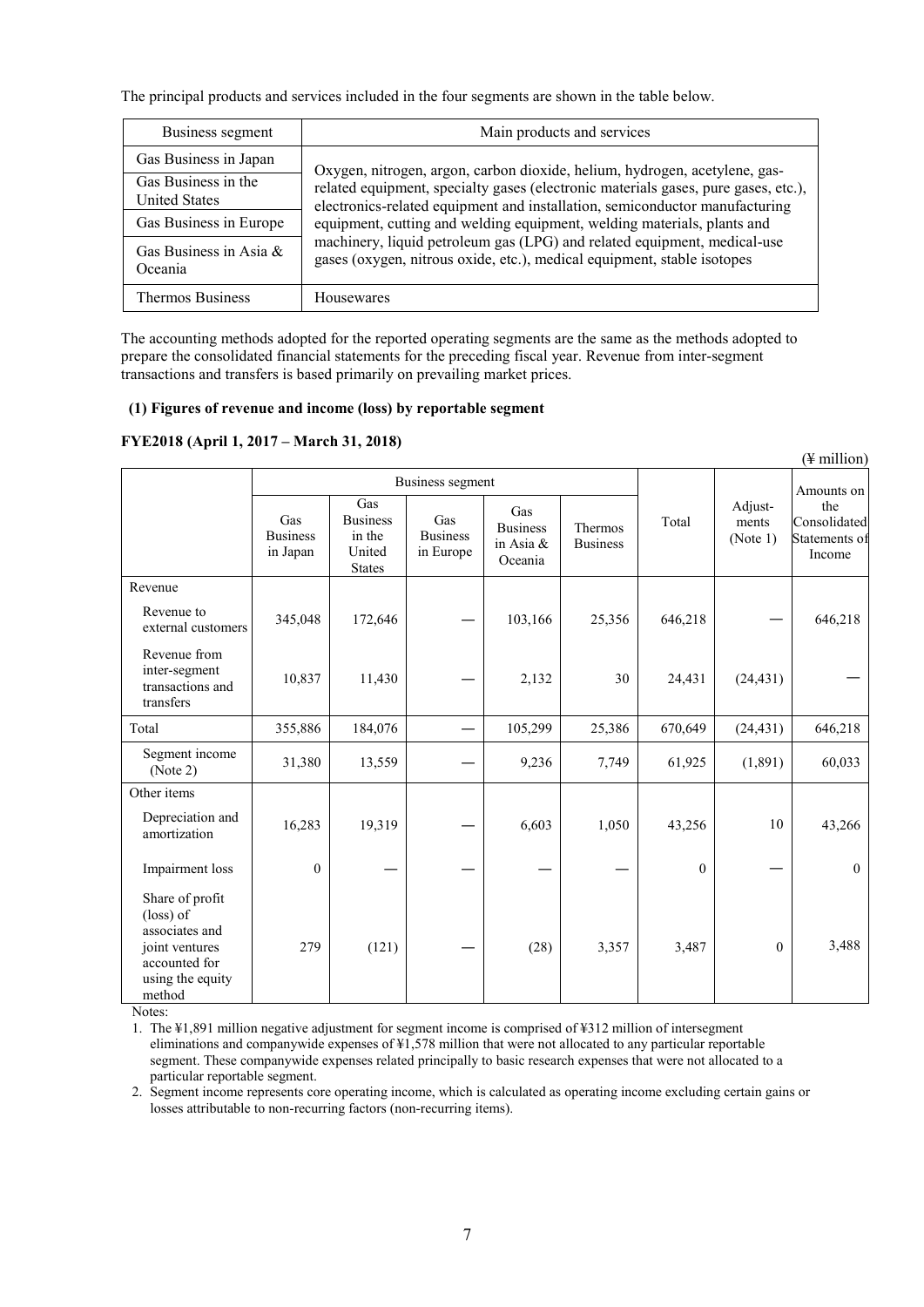# **FYE2019 (April 1, 2018 – March 31, 2019)**

(¥ million)

|                                                                                                                 | Business segment                   |                                                             |                                     |                                                |                                   |         |                              | Amounts on                                     |
|-----------------------------------------------------------------------------------------------------------------|------------------------------------|-------------------------------------------------------------|-------------------------------------|------------------------------------------------|-----------------------------------|---------|------------------------------|------------------------------------------------|
|                                                                                                                 | Gas<br><b>Business</b><br>in Japan | Gas<br><b>Business</b><br>in the<br>United<br><b>States</b> | Gas<br><b>Business</b><br>in Europe | Gas<br><b>Business</b><br>in Asia &<br>Oceania | <b>Thermos</b><br><b>Business</b> | Total   | Adjust-<br>ments<br>(Note 1) | the<br>Consolidated<br>Statements of<br>Income |
| Revenue                                                                                                         |                                    |                                                             |                                     |                                                |                                   |         |                              |                                                |
| Revenue to<br>external customers                                                                                | 363,951                            | 187,323                                                     | 55,101                              | 106,164                                        | 27,800                            | 740,341 |                              | 740,341                                        |
| Revenue from<br>inter-segment<br>transactions and<br>transfers                                                  | 8,177                              | 14,426                                                      |                                     | 3,813                                          | 37                                | 26,454  | (26, 454)                    |                                                |
| Total                                                                                                           | 372,129                            | 201,749                                                     | 55,101                              | 109,977                                        | 27,837                            | 766,795 | (26, 454)                    | 740,341                                        |
| Segment income<br>(Note 2)                                                                                      | 29,808                             | 15,634                                                      | 6,567                               | 9,149                                          | 9,189                             | 70,350  | (4,531)                      | 65,819                                         |
| Other items                                                                                                     |                                    |                                                             |                                     |                                                |                                   |         |                              |                                                |
| Depreciation and<br>amortization                                                                                | 18,077                             | 21,710                                                      | 8,855                               | 6,257                                          | 1,090                             | 55,992  | 118                          | 56,111                                         |
| Impairment loss                                                                                                 | 97                                 |                                                             |                                     | 1,340                                          |                                   | 1,438   |                              | 1,438                                          |
| Share of profit<br>(loss) of<br>associates and<br>joint ventures<br>accounted for<br>using the equity<br>method | 52                                 | (121)                                                       | (6)                                 | (10)                                           | 3,923                             | 3,835   | $\theta$                     | 3,836                                          |

Notes:

1. The ¥4,531 million negative adjustment for segment income is comprised of ¥237 million of intersegment eliminations and companywide expenses of ¥1,598 million that were not allocated to any particular reportable segment, as well as the expenses of ¥2,695 million to acquire the European business. These companywide expenses related principally to basic research expenses that were not allocated to a particular reportable segment.

2. Segment income represents core operating income, which is calculated as operating income excluding certain gains or losses attributable to non-recurring factors (non-recurring items).

### **(2)Reconciliation of segment income with income before income taxes**

|                                                                                                     |                                                     | (¥ million)                                         |  |  |
|-----------------------------------------------------------------------------------------------------|-----------------------------------------------------|-----------------------------------------------------|--|--|
|                                                                                                     | <b>FYE2018</b><br>(April 1, 2017 to March 31, 2018) | <b>FYE2019</b><br>(April 1, 2018 to March 31, 2019) |  |  |
| Segment income                                                                                      | 60,033                                              | 65,819                                              |  |  |
| Gain on sales of noncurrent assets                                                                  | 1,209                                               | 1,336                                               |  |  |
| Share of profit (loss) of associates<br>and joint ventures accounted for<br>using the equity method | (651)                                               |                                                     |  |  |
| Impairment loss                                                                                     | (162)                                               | (20)                                                |  |  |
| Other                                                                                               | (565)                                               | (272)                                               |  |  |
| Operating income                                                                                    | 59,862                                              | 66,863                                              |  |  |
| Financial revenue                                                                                   | 1,299                                               | 2,294                                               |  |  |
| Financial expenses                                                                                  | (5,264)                                             | (7,074)                                             |  |  |
| Income before income taxes                                                                          | 55,897                                              | 62,083                                              |  |  |